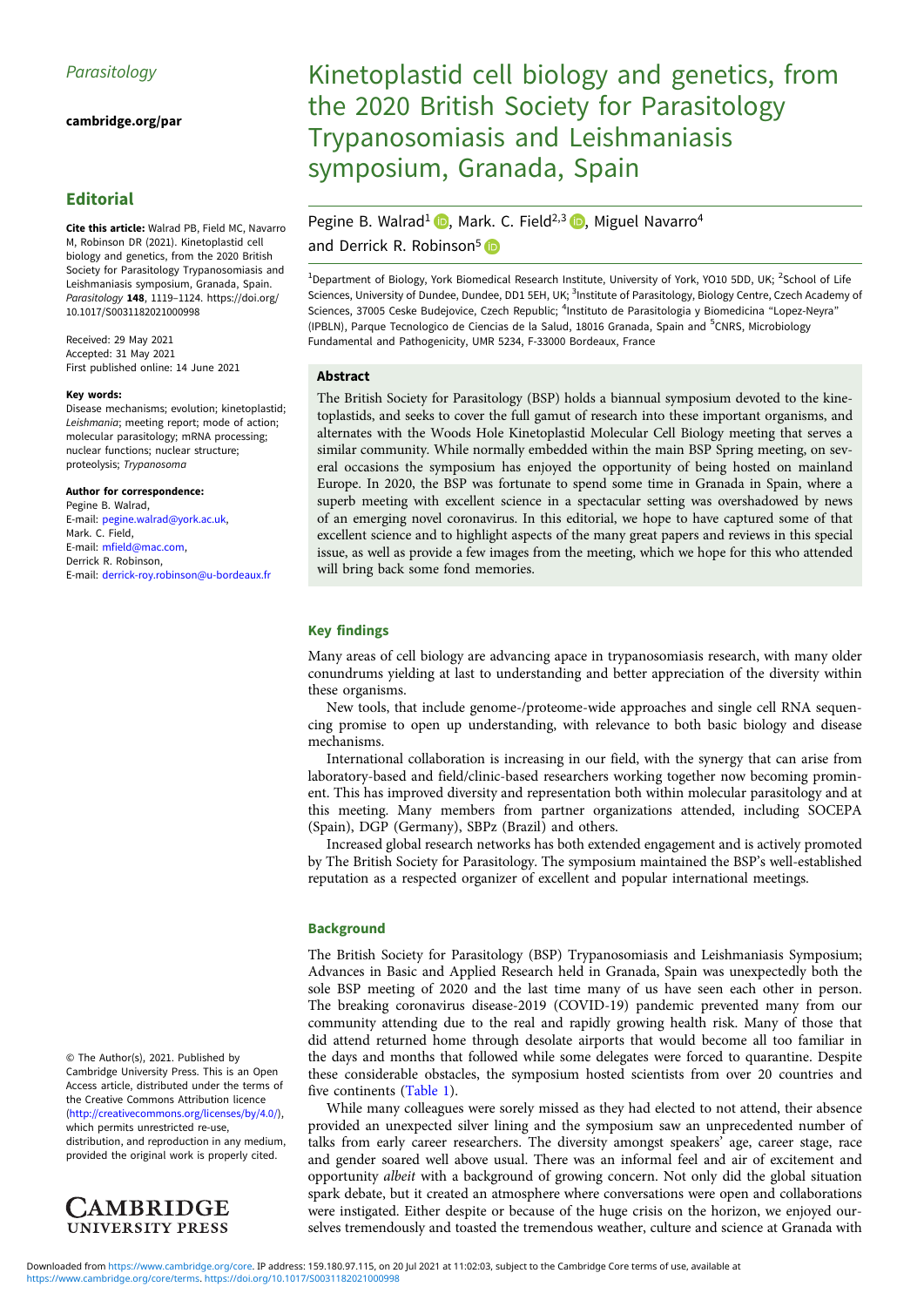<span id="page-1-0"></span>Table 1. Symposium attendees were from more than 50 institutes, 20 countries and five continents.

| Country                     | Institutions represented                                                                                                                                                                                                                                                                                       |
|-----------------------------|----------------------------------------------------------------------------------------------------------------------------------------------------------------------------------------------------------------------------------------------------------------------------------------------------------------|
| Argentina                   | University of San Martin                                                                                                                                                                                                                                                                                       |
| Australia                   | Flinders University and University of Technology<br>Sydney                                                                                                                                                                                                                                                     |
| Belgium                     | University of Antwerp                                                                                                                                                                                                                                                                                          |
| <b>Brazil</b>               | Fundação Oswaldo Cruz, University of Minas<br>Geraïs, University of Rio de Janeiro and University<br>of São Paulo                                                                                                                                                                                              |
| Colombia                    | University Nacional                                                                                                                                                                                                                                                                                            |
| Czech Republic              | Charles University in Prague, University of<br>Southern Bohemia and University of Ostrava.                                                                                                                                                                                                                     |
| France                      | University of Montpellier and Institut Pasteur                                                                                                                                                                                                                                                                 |
| Germany                     | University of Heidelberg, University of Munich<br>and University of Würzburg                                                                                                                                                                                                                                   |
| Ghana                       | University of Accra, University of Ghana and<br>University of Legon                                                                                                                                                                                                                                            |
| Kenya                       | Kisii University                                                                                                                                                                                                                                                                                               |
| Nigeria                     | Zaria University                                                                                                                                                                                                                                                                                               |
| Malawi                      | Open University                                                                                                                                                                                                                                                                                                |
| Poland                      | University of Warsaw                                                                                                                                                                                                                                                                                           |
| Portugal                    | University of Lisbon                                                                                                                                                                                                                                                                                           |
| Saudi Arabia                | King Faisal University                                                                                                                                                                                                                                                                                         |
| Spain                       | Universidad Granada and IPBLN-CSIC Granada                                                                                                                                                                                                                                                                     |
| Sweden                      | University of Stockholm                                                                                                                                                                                                                                                                                        |
| Switzerland                 | University of Basel and University of Bern                                                                                                                                                                                                                                                                     |
| Trinidad and<br>Tobago      | University of the West Indies                                                                                                                                                                                                                                                                                  |
| United Kingdom              | University of Bristol, University of Cambridge,<br>University of Dundee, University of Edinburgh,<br>University of Glasgow, University of Huddersfield,<br>University of Liverpool, Newcastle University,<br>Nottingham University, University of Oxford,<br>University of St. Andrews' and University of York |
| United States of<br>America | Brown University, University of Georgia, George<br>Washington University, Johns Hopkins University,<br>University of Massachusetts, Northeastern<br>University, Ohio State University, Rockefeller<br>University and SUNY Buffalo,                                                                             |

close friends and colleagues. Here, we highlight some of the relevant advances from many excellent presentations and first-hand experience from the authors who did attend (Figs 1–4).

### New species and drug action

Trypanosomatids infect a wide variety of native Australian animals, including some endangered species. Thus, understanding the distribution of trypanosomes in Australian fauna is important not only from a conservation perspective but in understanding the ecology and biology of host−pathogen interactions. At least one lineage of Australian trypanosomes fall within the clade that contains the pathogen Trypanosoma cruzi, a parasite normally associated with South America, but which also contains African representatives such as T. grayi. John Ellis and his collaborators used phylogenetic analysis to show that the clade containing T. cyclops and a newly identified trypanosome from terrestrial leeches located around Sydney, in New South Wales, are very closely related, suggesting that they may be of the same



Fig. 1. Miguel Navarro opens the meeting. Image @ 2020 Mark C. Field, reproduced with permission.

species. Indeed, the genetic similarity and biogeography analysis permitted them to describe this leech parasite as a new subspecies of T. cyclops that they named T. cyclops australiensis (Ellis et al., [2021\)](#page-5-0). Importantly, this highlights the historical connection between South East Asia and Australia within the paeleo-supercontinent Gondwanaland, and they hypothesize that evolution of the T. cyclops clade likely was underway before Gondwanaland broke up during the Jurassic period.

Two of the papers in this issue, which are a small snapshot of considerable activity within this area, address drug action. Firstly, TbAQP2 has been implicated in drug resistance in African trypanosomes and was identified by novel molecular approaches. In 2012 genome wide RNAi screens were used to identify pathways that facilitate anti-trypanosomal drug action and mechanisms involved in drug sensitivity and resistance. The article by Quintana and Field reviews the diversity, history and stability of TbAQP2 in terms of structure and function (Quintana and Field, [2021\)](#page-5-0) and addresses the general question of the T. brucei protein stable as TbAQP2 possesses modified central core domains. TbAQP2 is the product of a trypanosome-specific duplication which has replaced the molecular NPA/NPA filter with NPS/NSA motif and the canonical aromatic/arginine (ar/ R), while TbAQP2 is ubiquitylated and degraded via the lysosome. Finally, TbAQP2 is highly sensitive to mutation, which influences structure and can impair oligomerization leading to mis-localization and increased turnover highlighting possible mechanisms for petamadine resistance.

The second paper in this area examines melarsoprol, the arsenic-based drug used to treat late-stage trypanosomiasis (Larson et al., [2021\)](#page-5-0). Although melarsoprol is chemically quite promiscuous and reacts with dithiol groups of many molecules, the key molecule here is trypanothione, a thiol important for maintaining the redox balance in trypanosomes and which is distinct to its human counterpart, glutathione, making it a novel and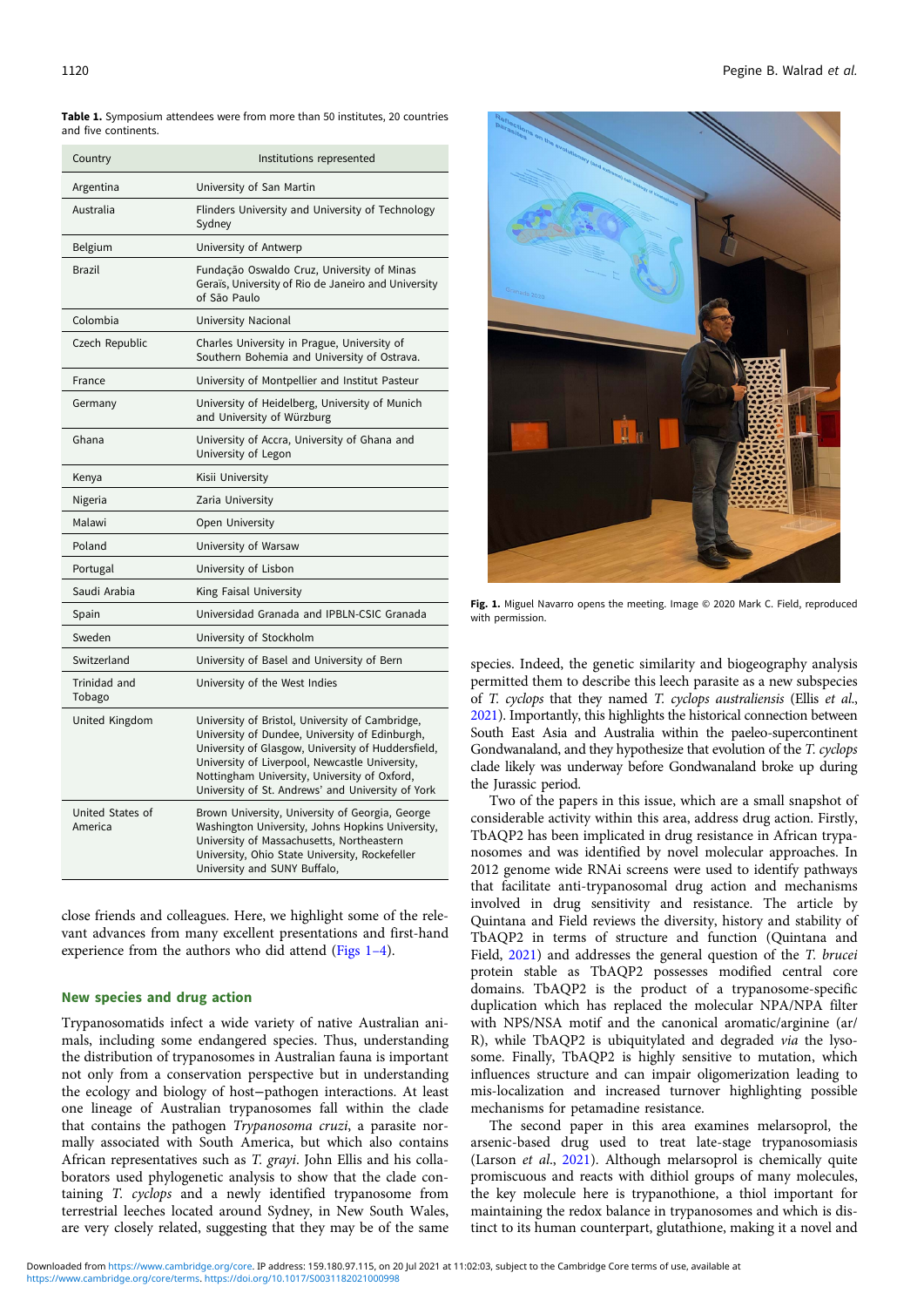

Fig. 2. Nuclear organization and substructures in a generic cell. Boxes highlight features specific to trypanosomes. Modified from an illustration by Joanna Faria (Faria, [2021\)](#page-5-0).



Fig. 3. Statue of Yehuba Ibn Tibon, Calle Pavaneras, Granada, Spain. Ibn Tibon (1120 Granda – c1190 Marseille) was an important transzlator, particularly of medical and scientific works from Arabic into Latin and Hebrew, and is known as the father of translators. Statue donated to the city by Gutierre Ibn Tibón (a descendant) and designed by local sculptor Miguel Moreno. Image © 2020 Mark C. Field, reproduced with permission.

highly pursued drug target. Trypanothione reduces tryparedoxin which would normally deliver electrons to ribonucleotide reductase. Equally important is that reduced ribonucleotide reductase is required to produce dNTPs for DNA synthesis. Once taken in, melarsoprol is converted to melarsen oxide and binds

tryparedoxin forming the adduct MelT, which in turn is an inhibitor for trypanothione reductase. Here Larson et al., demonstrate that eflornithine, fexinidazole and pentamidine cause significant increases in the proportion of cells in S and  $G_2$  phases which likely reflect delayed cytokinesis, whereas melarsoprol reduces S and  $G_2$  phase cell frequency, indicating a failure to enter mitosis. Overexpression of  $\gamma$ -glutamylcysteine synthetase, an enzyme representing the rate-limiting step in trypanothione biosynthesis, recovered cell cycle progression during melarsoprol treatment and this also correlates with an increase in DNA synthesis. This suggests that this pathway, and production of trypanothione, is critical for dNTP synthesis and hence melarsoprol sensitivity.

#### Novel mechanisms in the trypanosome mitochondrion

The trypanosome mitochondrion is of considerable interest due to high divergence with most other organisms, including the presence of RNA-editing of mitochondrial genome encoded mRNAs and the recent description of a highly divergent mitoribosome in African trypanosomes. F-type ATP synthases couple ATP synthesis with proton translocation across biological membranes. Importantly, in some trypanosomes these complexes act in two ways. In the T. brucei insect form (procyclic), the mitochondrial genome encodes numerous oxidative phosphorylation-associated proteins, but some pathogenic trypanosome species can survive in the absence of a mitochondrial genome. The dyskinetoplastic species T. evansi and T. equiperdum are only viable as blood stage forms (BSF) and cannot develop in an insect vector, most likely because ATP production in insects requires oxidative phosphorylation and hence mitochondrial encoded genes. Changes to mitochondrial morphology between the procyclic form, which contains many cristae, and the BSF with few or none likely correlate with the ability to generate ATP (Guhara and Zíková 2021). Although an abundance of new data has been attained recently it is clear that we are far from understanding how the ATP synthase functions throughout the parasite life cycle and how this connects to alteration in cellular structures.

Complex I, the first component of the mitochondrial respiratory chain and hence of central importance, is nonessential in many kinetoplastid species, including the dyskinetoplastic T. evansi and T. equiperdum where it is absent. The molecular mass of complex I of dixenous parasites, i.e. those with both a vertebrate and invertebrate host, are remarkably larger than their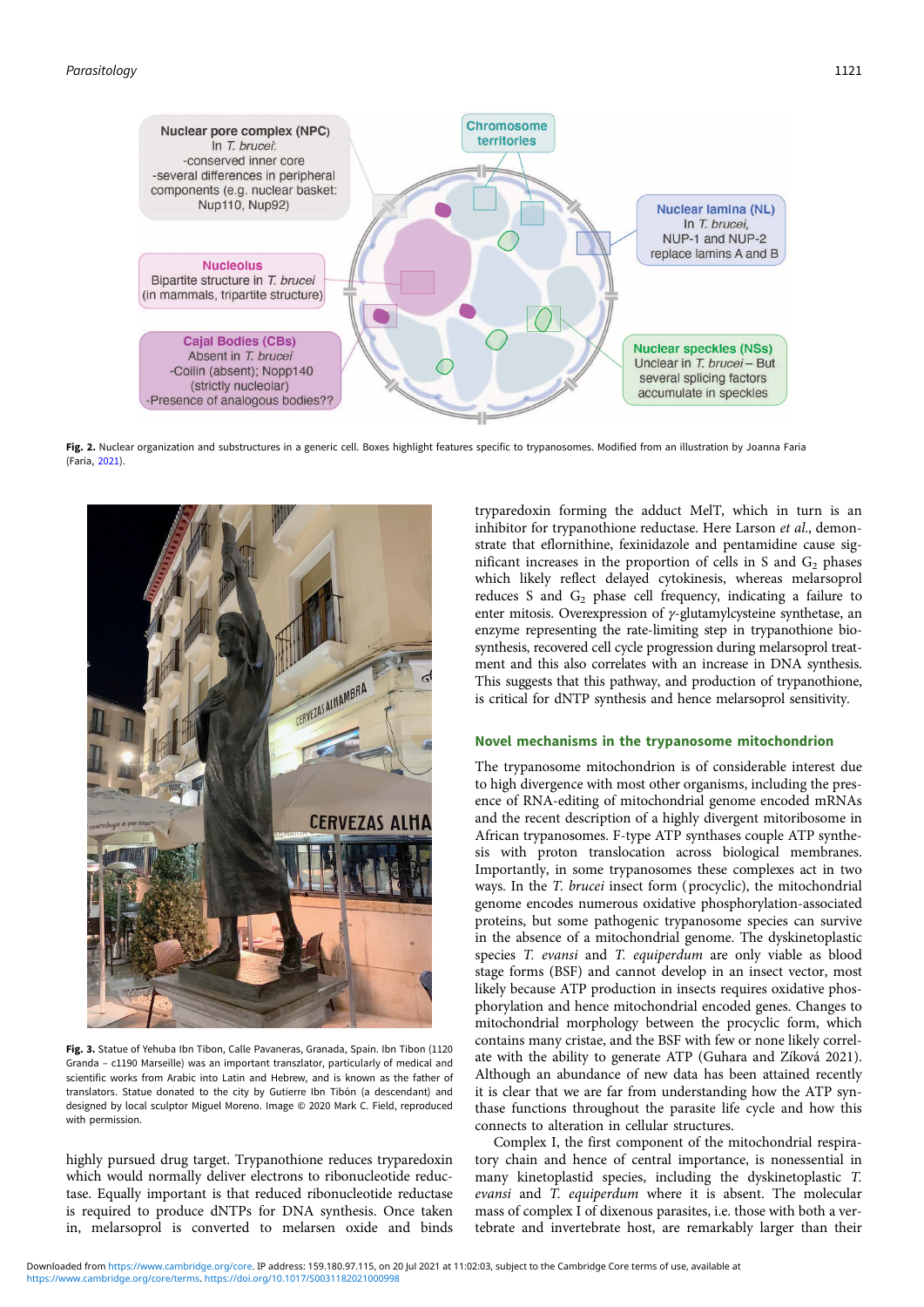

Fig. 4. The Sierras. A view across part of the outskirts of Granada, across the city wall and onto snow-capped Sierra Nevada mountains. Image © 2020 Mark C. Field, reproduced with permission.

metazoan counterparts, encoded by a combination of mitochondrial and nuclear genes and possess a considerable cohort of accessory proteins (Čermáková et al., [2021\)](#page-5-0). As complex I of T. brucei is nonessential in both BSF and procyclic form, it is a possibility that the complex is modified or lost in other species. Significantly, complex II can act as the major entry site for electron flow through the respiratory chain. Complex I composition is highly variable across the trypanosomatids, and as shown in the paper here, in monoxenous parasites, i.e. those that have only insect hosts, there are novel proteins indicating significant diversity and likely accounting for differential sensitivity towards classic inhibitors, such as rotenone.

# Gene expression and nuclear organization

Control of gene expression in trypanosomes is mainly directed by post-transcriptional mechanisms regulating differentiation and survival. Premature or delayed differentiation can block life cycle progression and hence infection. Differentiation in T. brucei is induced by the activity of several key mRNA-binding proteins including, but not limited to, zinc-finger proteins (ZFPs) 1, 2 and 3 and RNA-binding proteins (RBPs) 6, 7 and 10. Using T. cruzi transcriptome data from cultured epimastigotes, cultured trypomastigotes and intracellular amastigotes Tavares and colleagues identify differentially expressed RBP-encoding genes (Tavares et al., [2020](#page-5-0)). They identify TcZH3H12, a zinc-finger RBP with a *T. brucei* orthologue that is upregulated in insectinfecting forms. The authors suggest a novel correlation between TcZH3H12 and PAD (proteins associated with differentiation) expression, the latter a cohort of proteins initially identified in African trypanosomes and, as the name suggests, with an expression profile associated with differentiating cells. They discuss the potential for an evolutionary conserved functional link between TcZH3H12 and PAD, which is of significant interest as a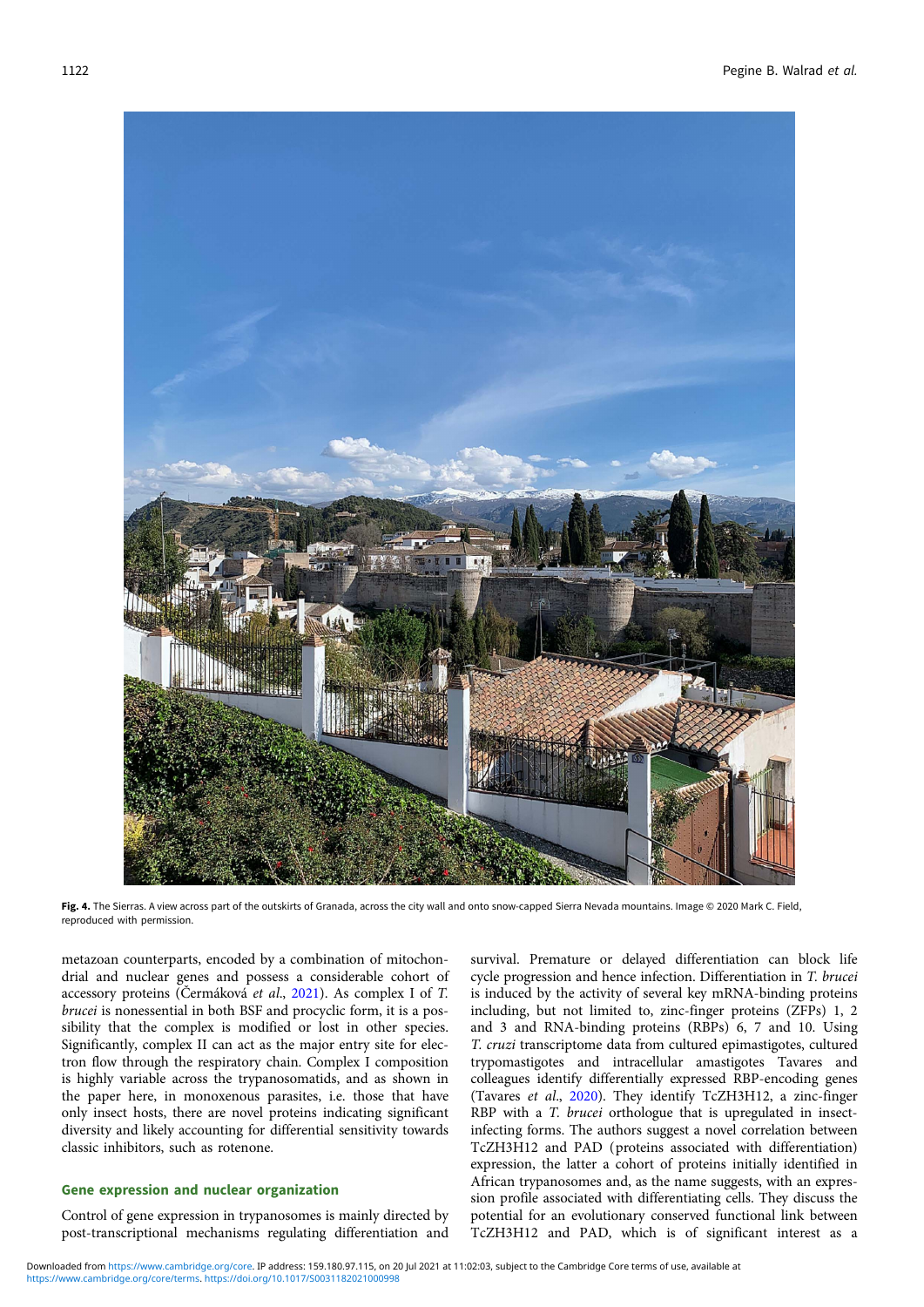substantial amount is known for T. brucei and rather less for the other trypanosomatids which remain a health threat. Continuing this theme, Erben et al., present both functional data of three distinct RNA-binding proteins as well as an interesting classification method to compare transcripts associated with these and other RBPs (Erben et al., [2021](#page-5-0)). Such classification uses attributes including product function, transcript size, untranslated region length and stage expression. The authors seek to correlate mRNA length and RBP-binding motif consensus sequences and effectively categorize mRNPs in a meaningful way beyond a simple functional categorization of encoded proteins.

Expanding upon these data-driven RBP-centric articles are two reviews focusing upon differential aspects and pathways of RNA export. One explores the relative conservation of mRNA biogenesis, processing and export between trypanosomes and animals and fungi. This provides a comprehensive framework of great value to anyone teaching or embarking upon the field of protozoan gene regulation, as well as those with specific interests in protist evolution (Kramer, [2021\)](#page-5-0). A complementary minireview by Paris on tRNA export examines conservation of a more discrete but equally vital process (Paris, [2021](#page-5-0)). Finally, Briggs and colleagues review the explosive impact of single cell transcriptomics (scRNASeq) upon gene-expression investigations, and their application to our field (Briggs et al., [2021](#page-5-0)). This paper highlights key contributions of this strategy to inform other systems with the potential to completely revise current knowledge and assumptions for gene-expression dynamics in parasite populations. Studies by these early career authors are pioneering this technique to a new audience of kinetoplastid researchers and provide new perspectives, likely challenging our understanding of trypanosomatid gene regulation and signalling.

Nuclear architecture, the positioning of genes and subnuclear compartmentalization are vital for regulating gene expression. A spectacular example was the identification of the expression site body (ESB) in African trypanosomes discovered by our meeting's host, Miguel Navarro. The ESB is a nuclear sub-compartment from which the single active variant surface glycoprotein (VSG) is transcribed. Faria discusses many novel and conserved processes within the trypanosome nucleus, emphasizing a cohort of highly conserved proteins that are involved in telomeric organization and hence silencing of VSG expression sites (Faria, [2021\)](#page-5-0). Recent work implicates the arrangement of chromatin and the segregation of telomeric regions in trypanosomes, with RAP1, TRF, TIF2 and TelAP1 likely to be involved. Further, the ribonuclease acting at telomeric R-loops also plays significant roles in controlling VSG switching, and together with observations of the importance of histone modification, the VEX complex and a plethora of other factors is a challenge for the future. A complementary analysis reports on the composition of trypanosomatid telomere-associated protein complexes (Poláková et al., [2021\)](#page-5-0). Comparative genomics indicates ∼20 telomere-associated proteins are conserved across the kinetoplastids, albeit with several potential gains and losses. Significantly these alterations in gene repertoire are concentrated within several sub-lineages, with at least two new genes in trypanosomes expressing VSG, together with three new genes differentiating Bodo saltans, a free-living trypanosomatid relative, from all remaining kinetoplastids.

#### Trafficking and targeting

There is considerable interest in kinetoplastid surface protein turnover as part of developmental programs, as well as for immune evasion. Hydrolase (mainly peptidase) activity within the endosomal systems of trypanosomes and Leishmania have been well documented, with the proviso that substrate/enzyme assignments remain few. A particularly interesting example of an endosomal resident is p67, an essential transmembrane domain glycoprotein mainly located at the lysosome. The canonical LAMP glycoproteins of metazoan cells are absent from kinetoplastids, and for many years it was thought that p67 represented a LAMP analogue. Extensive work from the Bangs laboratory has demonstrated that such a simplistic view is inaccurate, especially as the p67 polypeptide is extensively processed into two cleavage products, p32 and p42, that form a non-covalent complex in the lysosome. Recent work now makes two very important additions to this; firstly, that p67 has orthologs across eukaryotes, and that p67 is most likely a phospholipase B (PLB) relative (Koeller et al., [2020](#page-5-0)). PLB is capable of hydrolysis of fatty acids linked to both the sn-1 and sn-2 positions of glycerol, but the precise role that a PLB-like enzyme has in any organism remains to be reported. It is, of course, interesting to speculate that in trypanosomes this may be associated with turnover of GPI-anchored proteins and possible recycling of GPI-anchor constituents. With this indication of the p67 molecular function, a fuller understanding will likely be forthcoming soon.

The meeting also featured several notable talks discussing potential paradigm-shifting findings in T. brucei transcription, anti-kinetoplastid compound screens and novel factors implicated in T. gambiense serum resistance. Results from the Navarro lab suggest revision of our concept of T. brucei gene regulation is in order with the identification of candidate promoter of elements necessary and sufficient to drive reporter gene expression. Highlighting promising outcomes from the three antikinetoplastid compound boxes from GSK, Julio Martin (Biology Head, Kinetoplastid Unit, GSK) presented the latest advances on two candidates against visceral leishmaniasis that target a cyclin-dependent kinase and are currently in preclinical studies. A novel mannose-binding lectin that may contribute to T. b. gambiense ApoL1 sequestration and parasite survival in humans was described by Jean-Mathieu Bart. Finally, outstanding poster presentations went to PhD candidates Tania Bishola (DKFZ-ZMBH Alliance, Germany) and Malimba Lisulo (University of Edinburgh, UK), awarded for exploring 3′ UTR-dependent trans-regulation of RBP10 in T. brucei and for uncovering the roles of indigenous dogs in transmitting African trypanosomiasis in Zambia, respectively.

## Closing remarks and looking forward

In March 2020 and subsequent months there was much talk of 'getting a vaccine for COVID' but nothing tangible was available, despite previous viral epidemics in Asia and the Middle East. A year on there are multiple vaccines being used or tested, and in many countries (sadly not all) vaccination is underway. This strongly affirms the importance of basic and clinical research, much of which is attributable to efforts of biochemists, molecular biologists, parasitologists and other infectious disease workers and underscores the importance of international collaboration, cooperation and generosity. The meeting closed under the lengthening shadow of COVID-19, with news of mounting chaos, panic and disrupted travel. In our highly international community, we all felt this acutely and few predicted the immense challenges of the following year. Writing close to the anniversary of the first UK lockdown on 23<sup>rd</sup> March 2020, this is a poignant reminder of those we have lost, but also of resilience in retaining connections, collaborations and advances in our science.

Acknowledgements. We sincerely thank the organizers, and especially Domingo Rojas and Diana Lopez-Farfan who did an exceptional job hosting the meeting under demanding conditions. We also thank Julian Fuller, BSP Secretariat, for logistics and administration of the meeting; great job. We are also very grateful to John Ellis for his careful guidance through the process of putting together this special issue. Research and travel in the Field laboratory